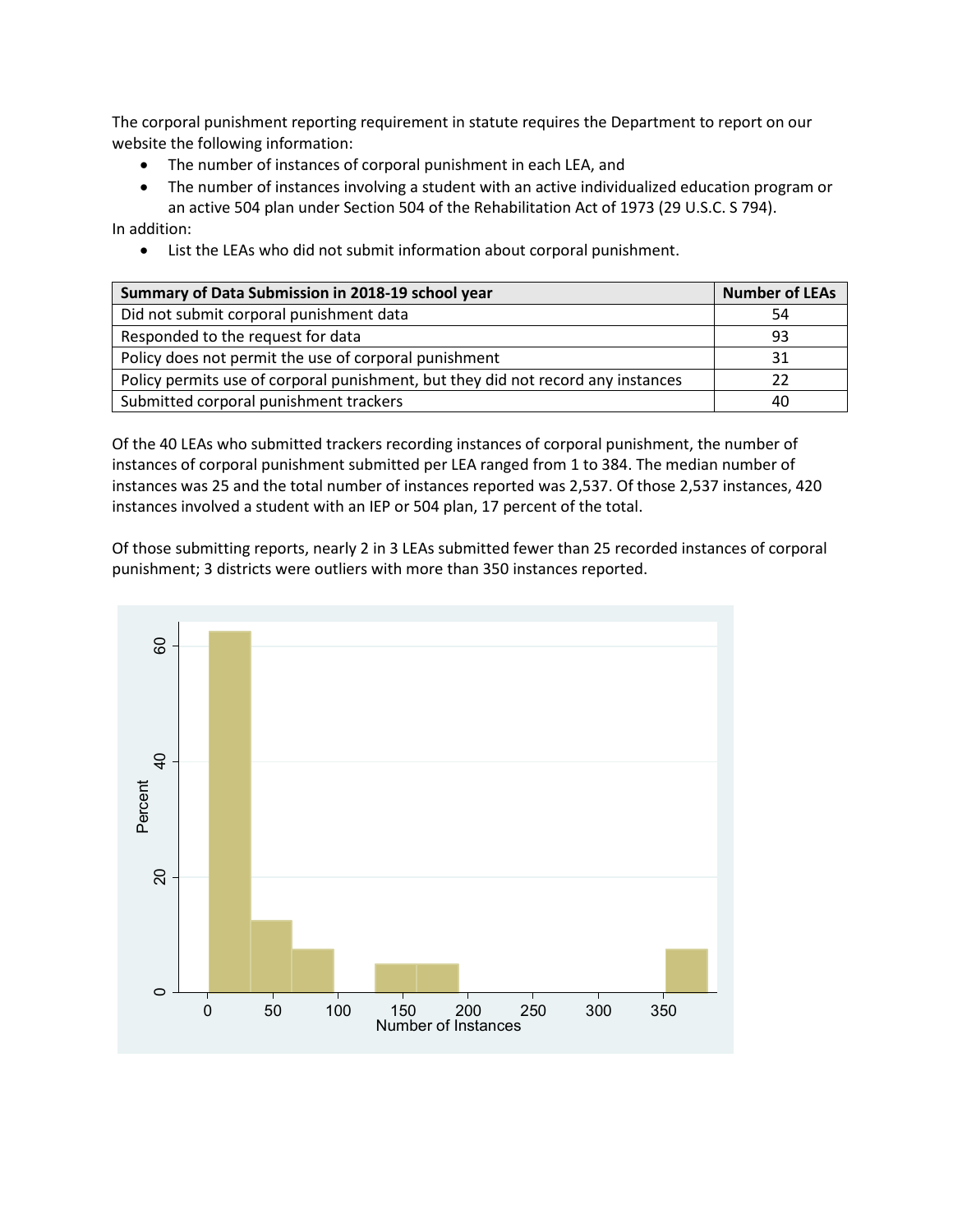Of those LEAs submitting, over 2 in 3 reported 6 or fewer instances of corporal punishment that involved students with IEPs or 504 plans. 4 LEAs reported more than 40 such instances.



31 LEAs reported that their discipline policy does not permit the use of corporal punishment:

| ALAMO--171                   |
|------------------------------|
| <b>ROBERTSON COUNTY--740</b> |
| ARLINGTON--793               |
| MONTGOMERY COUNTY--630       |
| DYERSBURG--231               |
| DYER COUNTY--230             |
| <b>LOUDON COUNTY--530</b>    |
| MURFREESBORO--751            |
| MARYVILLE--052               |
| ROANE COUNTY--730            |
| COLLIERVILLE--795            |
| <b>ANDERSON COUNTY--010</b>  |
| TULLAHOMA--162               |
| DICKSON COUNTY--220          |
| CLINTON--011                 |
| ROGERSVILLE--371             |
| LEXINGTON--391               |
| <b>HAMBLEN COUNTY--320</b>   |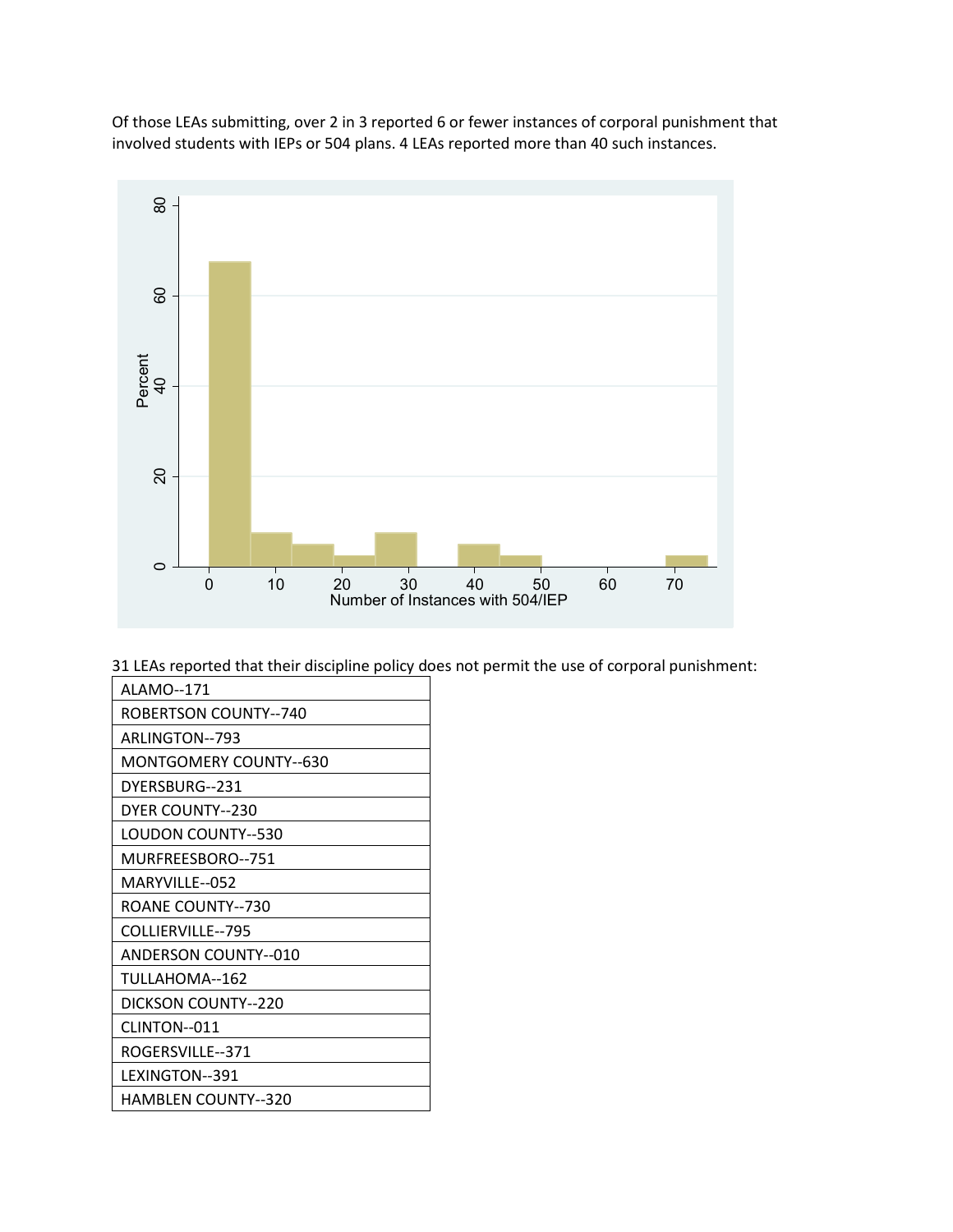| OAK RIDGE--012                          |
|-----------------------------------------|
| BRISTOL--821                            |
| <b>SEVIER COUNTY--780</b>               |
| BARTLETT--794                           |
| <b>GRAINGER COUNTY--290</b>             |
| <b>SHELBY COUNTY--792</b>               |
| KNOX COUNTY--470                        |
| GREENEVILLE--301                        |
| GERMANTOWN--796                         |
| KINGSPORT--822                          |
| DAVIDSON COUNTY--190                    |
| <b>ACHIEVEMENT SCHOOL DISTRICT--985</b> |
| WEST TN SCHOOL FOR DEAF--960            |

21 LEAs reported that their policy permits use of corporal punishment, but they did not record any instances of corporal punishment during the 2018-19 school year.

| SEQUATCHIE COUNTY--770       |
|------------------------------|
| CHEATHAM COUNTY--110         |
| <b>HAMILTON COUNTY--330</b>  |
| <b>BENTON COUNTY--030</b>    |
| <b>DEKALB COUNTY--210</b>    |
| TRENTON--273                 |
| LAKE COUNTY--480             |
| <b>BRADLEY COUNTY--060</b>   |
| <b>HENDERSON COUNTY--390</b> |
| CUMBERLAND COUNTY--180       |
| ALCOA--051                   |
| BEDFORD COUNTY--020          |
| <b>UNION COUNTY--870</b>     |
| MANCHESTER--161              |
| <b>FLIZABETHTON--101</b>     |
| SCOTT COUNTY--760            |
| JOHNSON COUNTY--460          |
| <b>BELLS--172</b>            |
| STEWART COUNTY--810          |
| <b>CROCKETT COUNTY--170</b>  |
| DAYTON--721                  |

40 LEAs submitted Corporal Punishment recording trackers.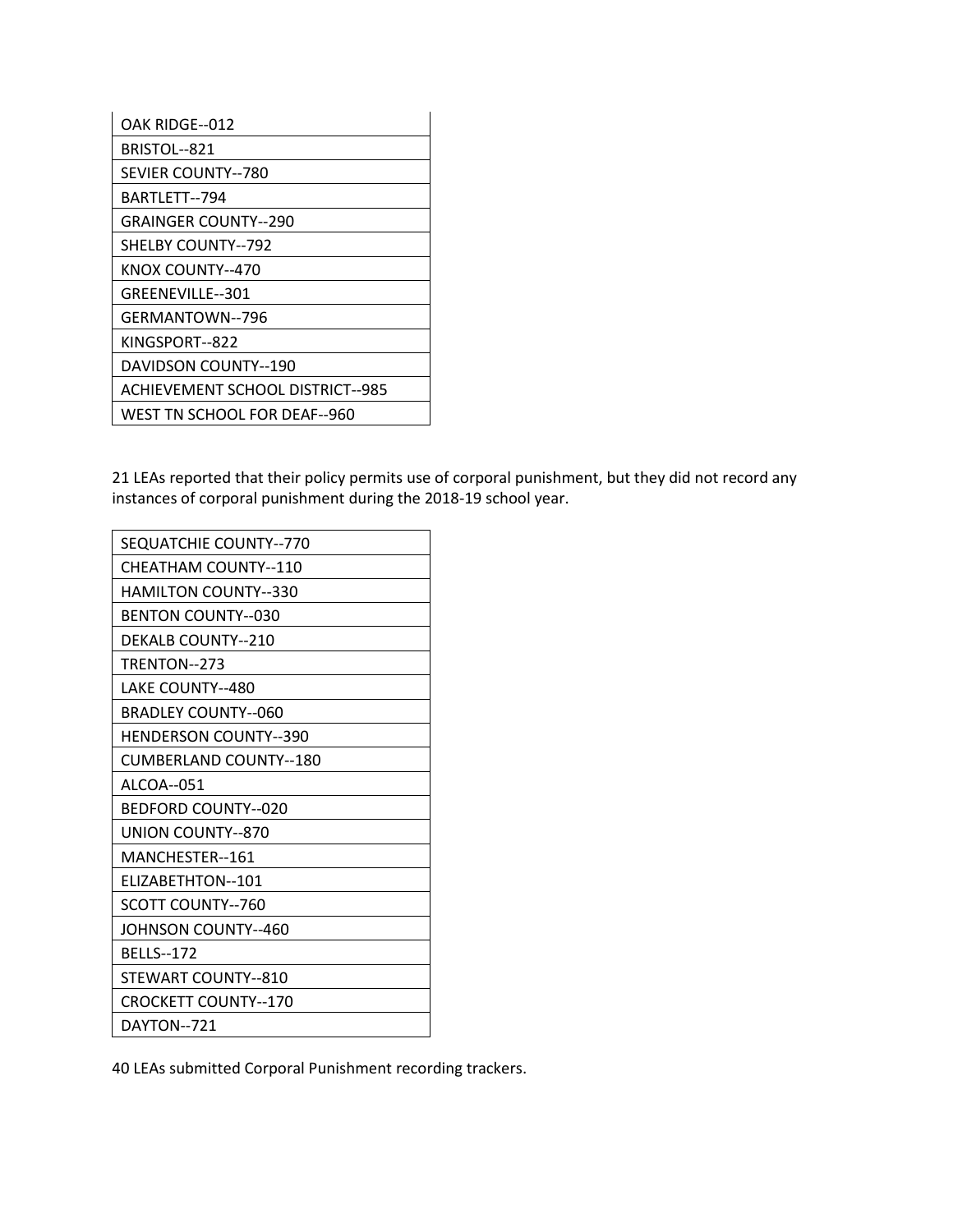|                                    | Number of | Number of Instances |
|------------------------------------|-----------|---------------------|
| <b>LEA</b>                         | Instances | with 504/IEP        |
| <b>CLAY COUNTY--140</b>            | 8         | 1                   |
| ETOWAH--542                        | 14        | $\overline{2}$      |
| <b>HARDEMAN COUNTY--350</b>        | 1         | 0                   |
| CLEVELAND--061                     | 5         | 0                   |
| <b>MILAN--272</b>                  | 8         | 3                   |
| <b>HARDIN COUNTY--360</b>          | 32        | 8                   |
| RUTHERFORD COUNTY--750             | 20        | 9                   |
| <b>FAYETTE COUNTY--240</b>         | 359       | 42                  |
| MOORE COUNTY--640                  | 8         | 0                   |
| <b>PARIS--401</b>                  | 34        | 9                   |
| NEWPORT--151                       | 2         | 0                   |
| <b>WEST CARROLL SP DIST--097</b>   | 69        | 14                  |
| <b>OBION COUNTY--660</b>           | 150       | 27                  |
| HAYWOOD COUNTY--380                | 188       | 41                  |
| LAWRENCE COUNTY--500               | 55        | 3                   |
| <b>CANNON COUNTY--080</b>          | 10        | 3                   |
| LEBANON--951                       | 6         | $\overline{2}$      |
| ALVIN C YORK INSTITUTE--961        | 3         | 0                   |
| <b>GRUNDY COUNTY--310</b>          | 29        | 0                   |
| PUTNAM COUNTY--710                 | 18        | 4                   |
| MEIGS COUNTY--610                  | 66        | 22                  |
| VAN BUREN COUNTY--880              | 25        | 0                   |
| MCKENZIE--094                      | 46        | 6                   |
| <b>MARSHALL COUNTY--590</b>        | 139       | 31                  |
| PERRY COUNTY--680                  | 16        | 0                   |
| LAUDERDALE COUNTY--490             | 164       | 31                  |
| <b>HUMPHREYS COUNTY--430</b>       | 15        | 0                   |
| JACKSON COUNTY--440                | 25        | 4                   |
| <b>CHESTER COUNTY--120</b>         | 2         | 0                   |
| SMITH COUNTY--800                  | 6         | 0                   |
| WHITE COUNTY--930                  | 50        | 13                  |
| <b>MACON COUNTY--560</b>           | 384       | 45                  |
| MILLINGTON--798                    | 27        | 6                   |
| PICKETT COUNTY--690                | 8         | 0                   |
| <b>HOLLOW ROCK - BRUCETON--092</b> | 85        | 6                   |
| <b>GILES COUNTY--280</b>           | 14        | 0                   |
| <b>MCNAIRY COUNTY--550</b>         | 38        | 4                   |
| TIPTON COUNTY--840                 | 373       | 75                  |
| HUNTINGDON--093                    | 9         | 3                   |
| LEWIS COUNTY--510                  | 26        | 6                   |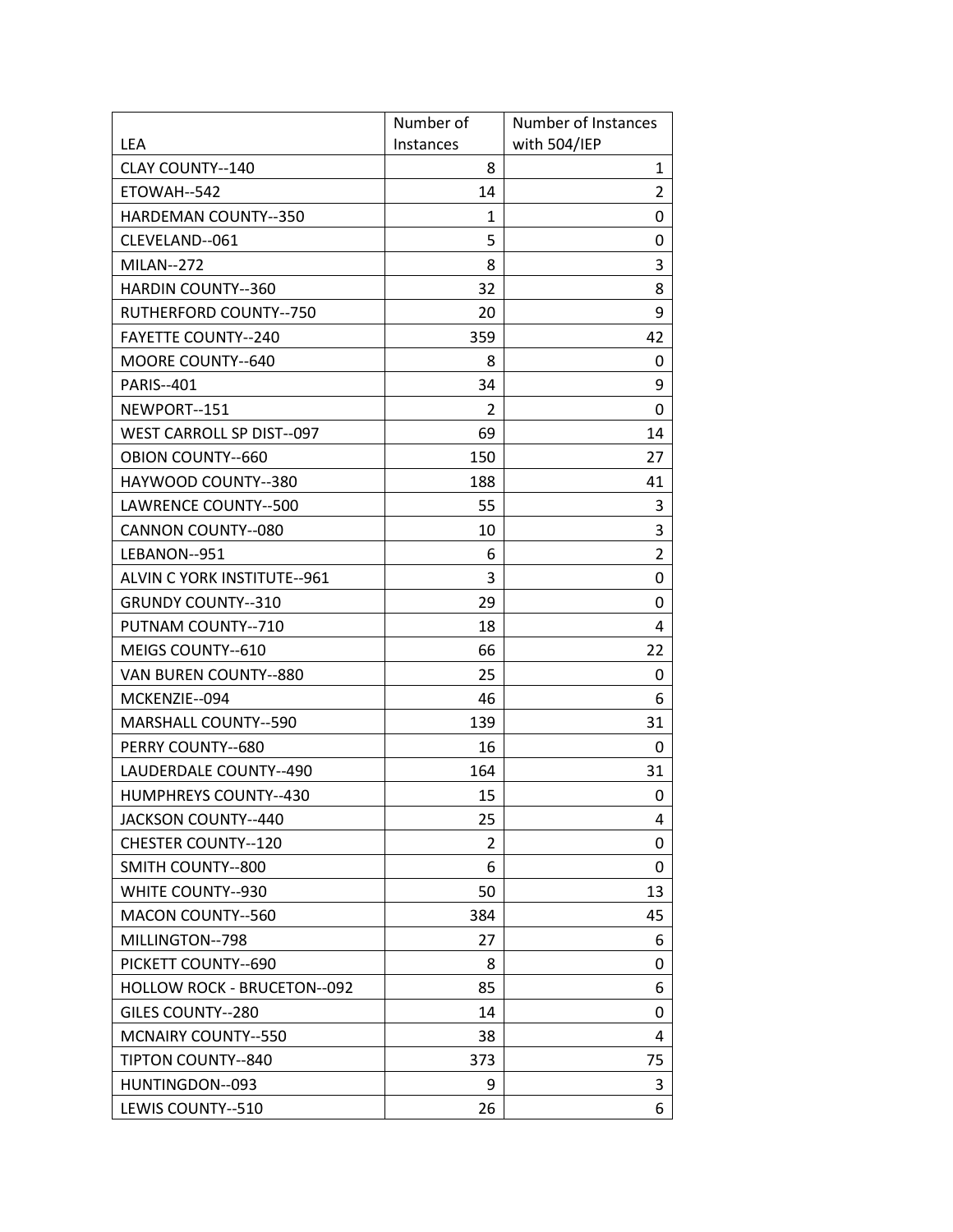54 LEAs did not submit corporal punishment data

| districtno | district                           |
|------------|------------------------------------|
| 271        | <b>Humboldt City Schools</b>       |
| 600        | <b>Maury County</b>                |
| 900        | <b>Washington County</b>           |
| 450        | Jefferson County                   |
| 250        | <b>Fentress County</b>             |
| 90         | Carroll County                     |
| 797        | Lakeland                           |
| 670        | <b>Overton County</b>              |
| 275        | Gibson Co Sp Dist                  |
| 700        | Polk County                        |
| 40         | <b>Bledsoe County</b>              |
| 570        | <b>Madison County</b>              |
| 420        | <b>Houston County</b>              |
| 370        | <b>Hawkins County</b>              |
| 986        | Tennessee State Board of Education |
| 850        | <b>Trousdale County</b>            |
| 830        | <b>Sumner County</b>               |
| 661        | <b>Union City</b>                  |
| 940        | <b>Williamson County</b>           |
| 964        | Tennessee School for the Deaf      |
| 70         | Campbell County                    |
| 130        | Claiborne County                   |
| 260        | <b>Franklin County</b>             |
| 860        | Unicoi County                      |
| 941        | <b>Franklin SSD</b>                |
| 963        | Tennessee School for Blind         |
| 580        | <b>Marion County</b>               |
| 50         | <b>Blount County</b>               |
| 540        | <b>McMinn County</b>               |
| 720        | Rhea County                        |
| 910        | <b>Wayne County</b>                |
| 920        | <b>Weakley County</b>              |
| 200        | Decatur County                     |
| 100        | <b>Carter County</b>               |
| 400        | <b>Henry County</b>                |